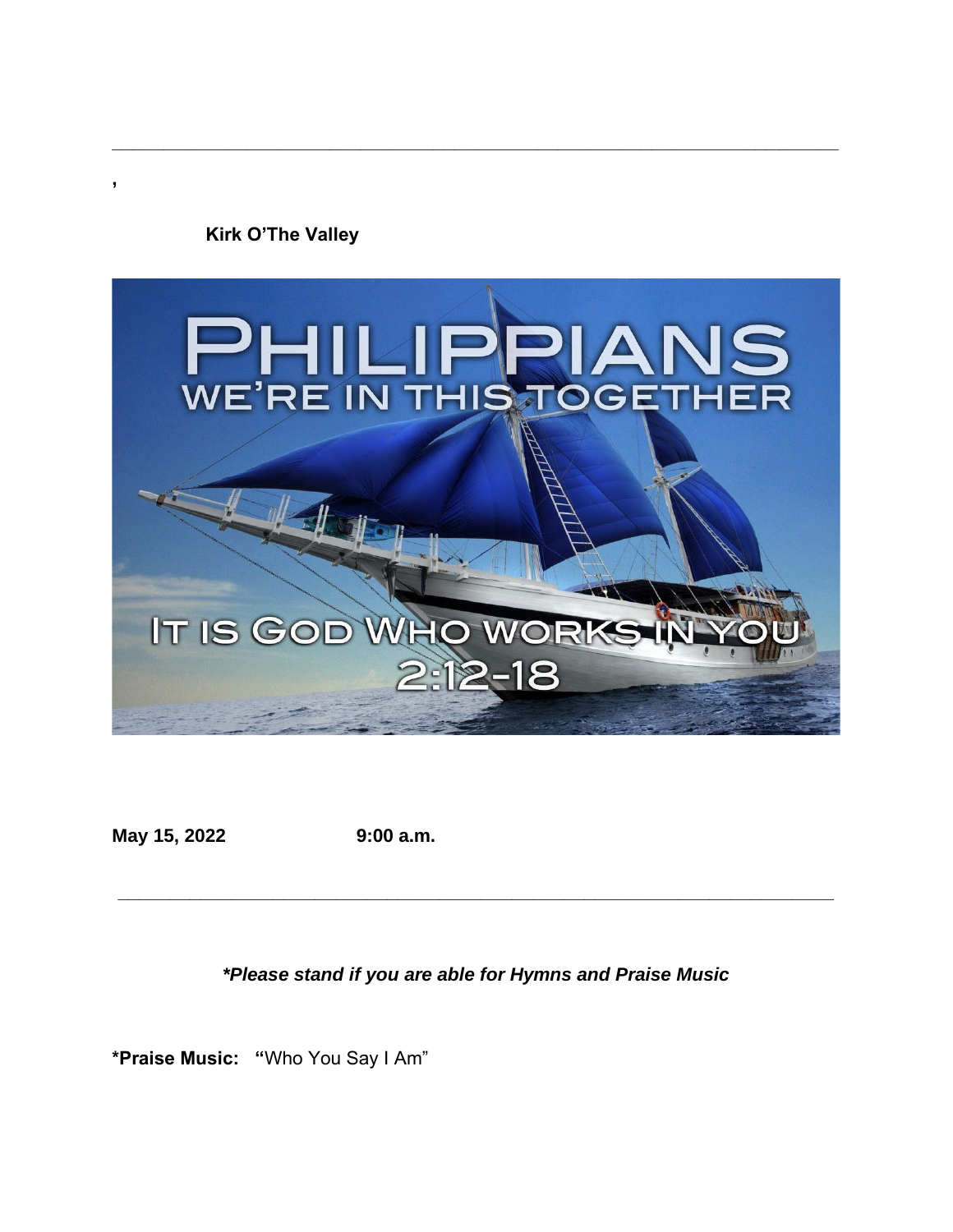## *Verse 1*

Who am I that the highest King Would welcome me I was lost but He brought me in Oh His love for me Oh His love for me

*Chorus 1*

Who the Son sets free

Oh is free indeed

I'm a child of God

Yes I am

*Verse 2*

Free at last

He has ransomed me

His grace runs deep

While I was a slave to sin

Jesus died for me

Yes He died for me

*Chorus 2*

In my Father's house

There's a place for me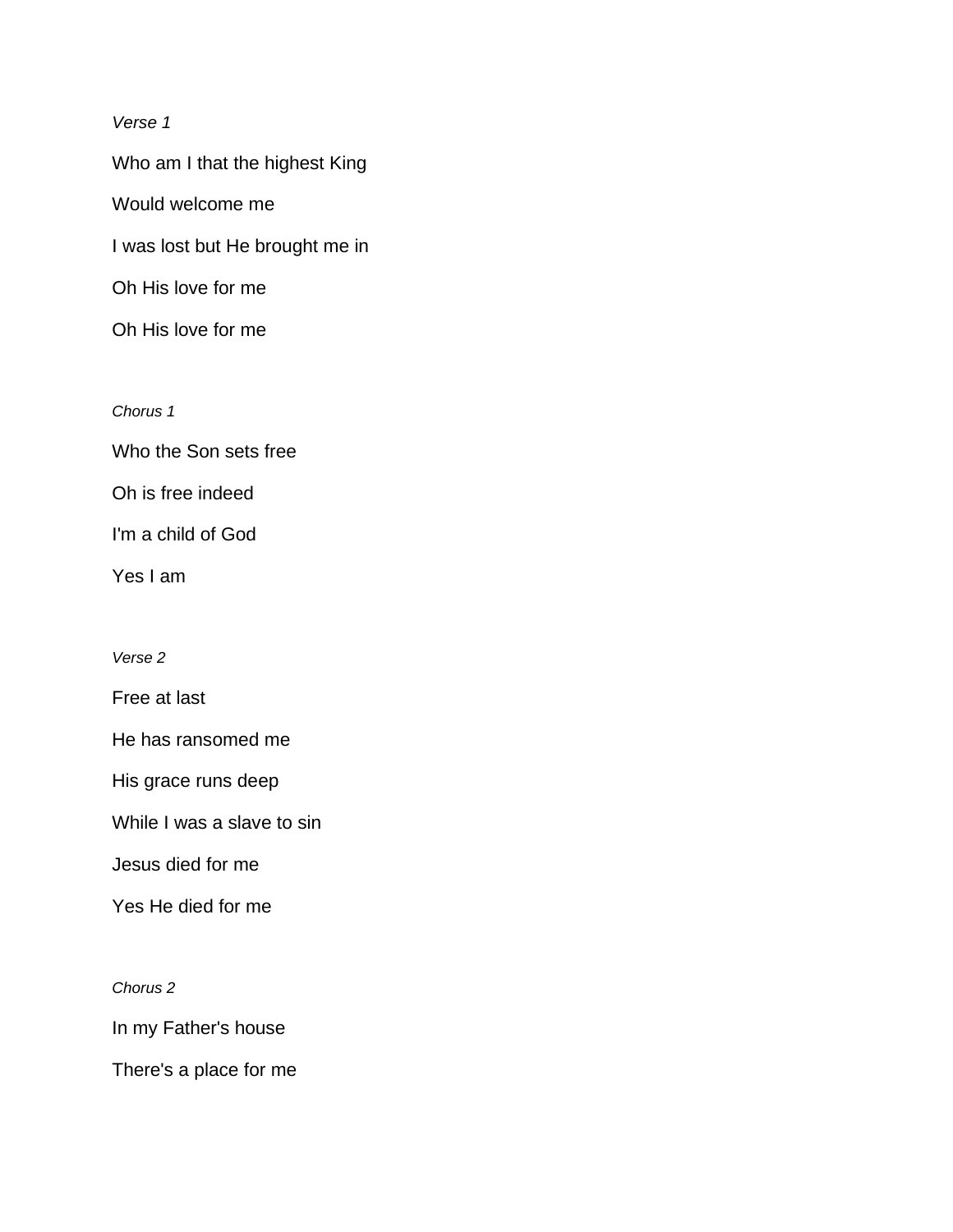I'm a child of God

Yes I am

### *Bridge*

I am chosen not forsaken

I am who You say I am

You are for me not against me

I am who You say I am

*CCLI Song # 7102401 Ben Fielding | Reuben Morgan © 2017 Hillsong Music Publishing Australia (Admin. by Capitol CMG Publishing) For use solely with the SongSelect® Terms of Use. All rights reserved. www.ccli.com CCLI License # 203301*

**Welcome & Prayer:** Pastor Rich

**Call to Worship:** Pastor Rich

**\*Opening Hymn: "**The Joy of the Lord"

## *Verse 1*

The joy of the Lord will be my strength

I will not falter I will not faint

He is my Shepherd I am not afraid

The joy of the Lord is my strength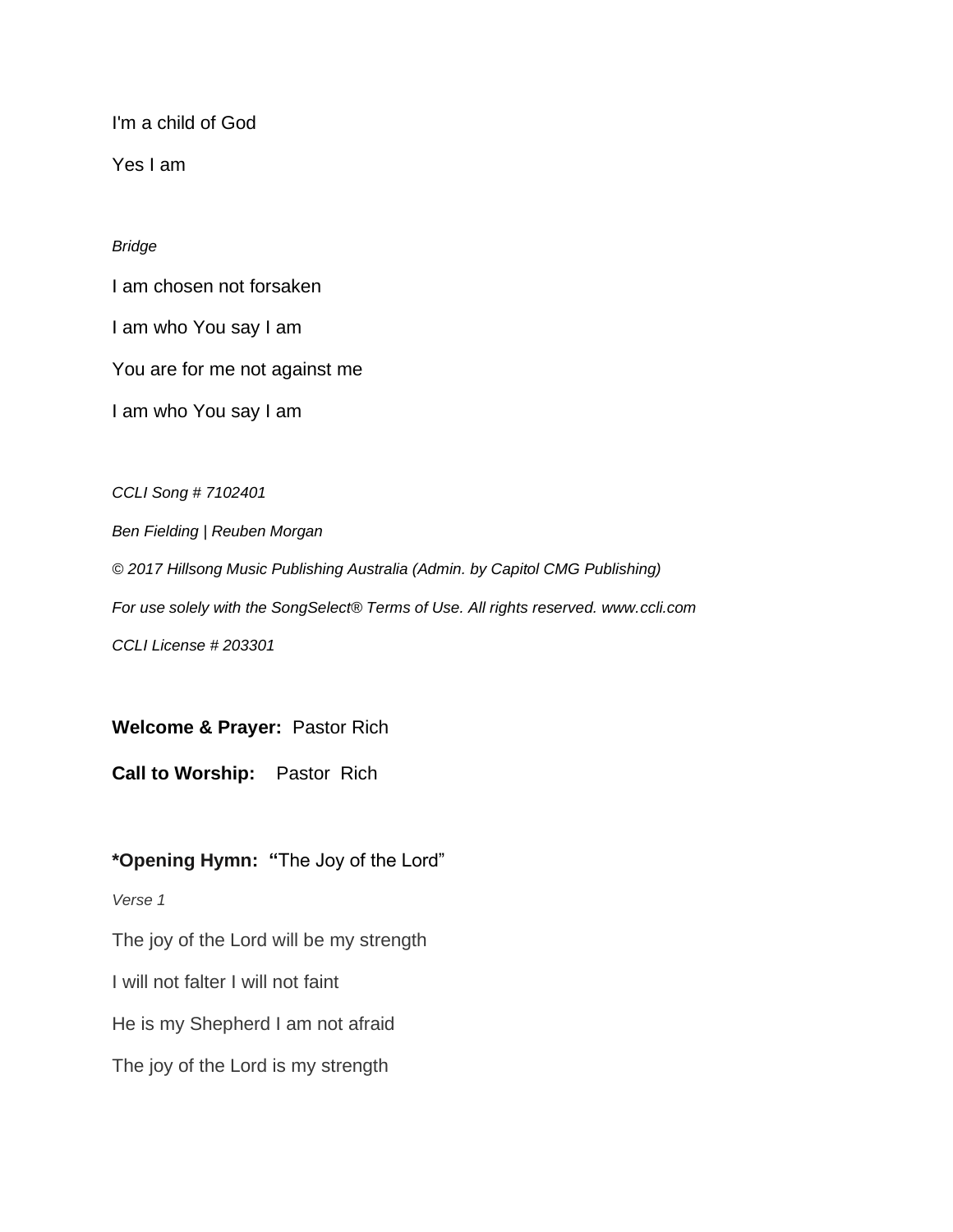#### *Chorus*

The joy of the Lord The joy of the Lord The joy of the Lord Is my strength

### *Verse 2*

The joy of the Lord will be my strength He will uphold me all of my days I am surrounded by mercy and grace And the joy of the Lord is my strength

#### *Verse 3*

The joy of the Lord will be my strength And I will not waver walking by faith He will be strong to deliver me safe The joy of the Lord is my strength

#### *CCLI Song # 801765*

#### *Twila Paris*

*© 1991 Ariose Music (Admin. by Capitol CMG Publishing) Mountain Spring Music (Admin. by Capitol CMG Publishing) For use solely with the SongSelect. Terms of Use. All rights reserved. www.ccli.com CCLI License # 203301*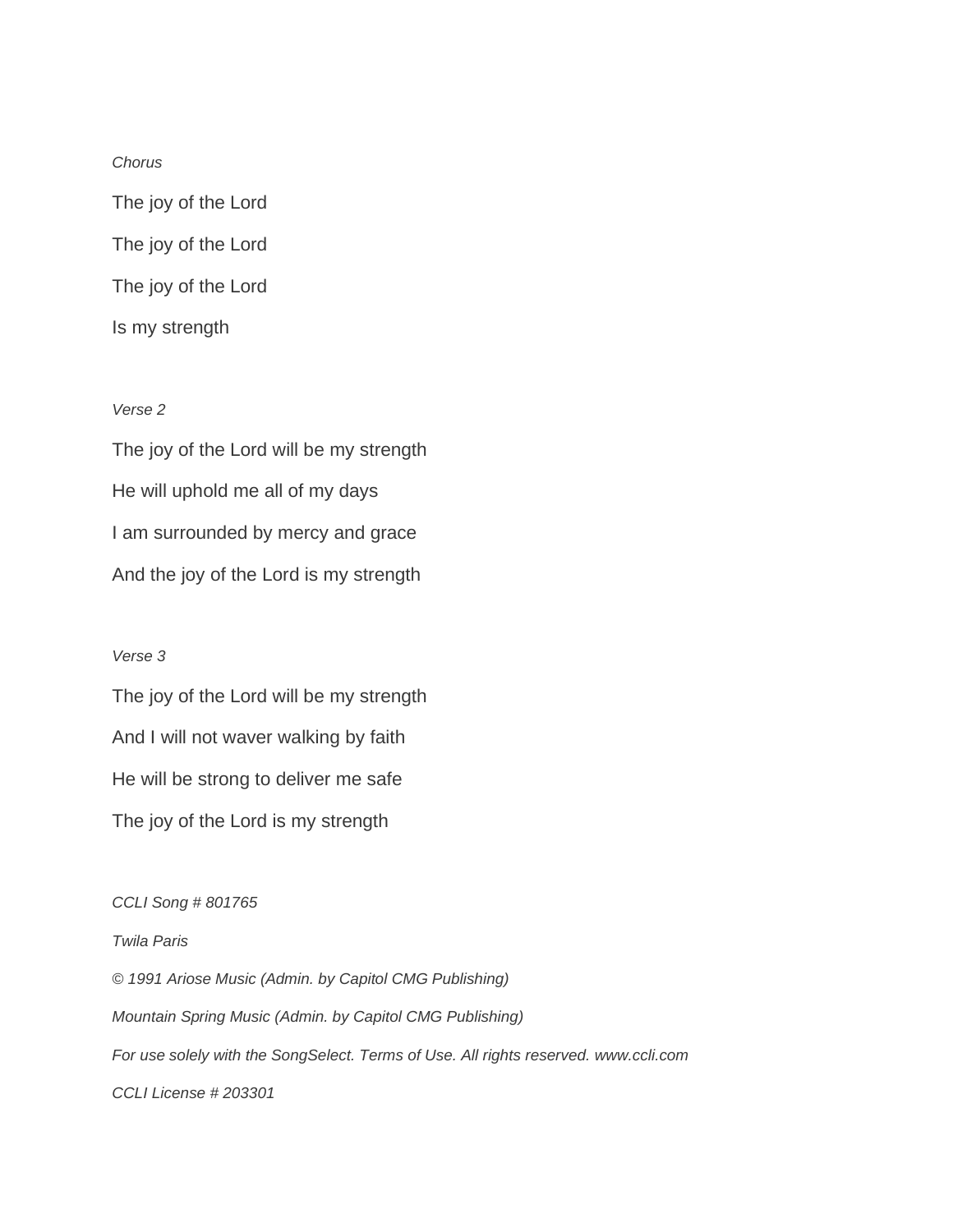**Prayer of Offering Dedication: Pastor Rich \*Doxology:** "Praise God From Whom All Blessings Flow" Tune: DUKE STREET **#423** (Jesus Shall Reign Where'er the Sun) Words: Thomas Ken/Jubilate Hymns

Praise God from whom all blessings flow, in heaven above and earth below; one God, three persons, we adore to him be praise for evermore! *Jubilate Hymns after Thomas Ken (1637 - 1710) © Jubilate Hymns Ltd*

**Passing the Peace:** Pastor

**Greet one another, as Christ greets His church, with Joy, Peace and Love! Announcements:** Pastor Rich

**Scripture:** Ephesians 4:1-16 **Lay Reader:** Pat Robinow Unity and Maturity in the Body of Christ

**4** As a prisoner(A) for the Lord, then, I urge you to live a life worthy(B) of the calling(C) you have received. **2** Be completely humble and gentle; be patient, bearing with one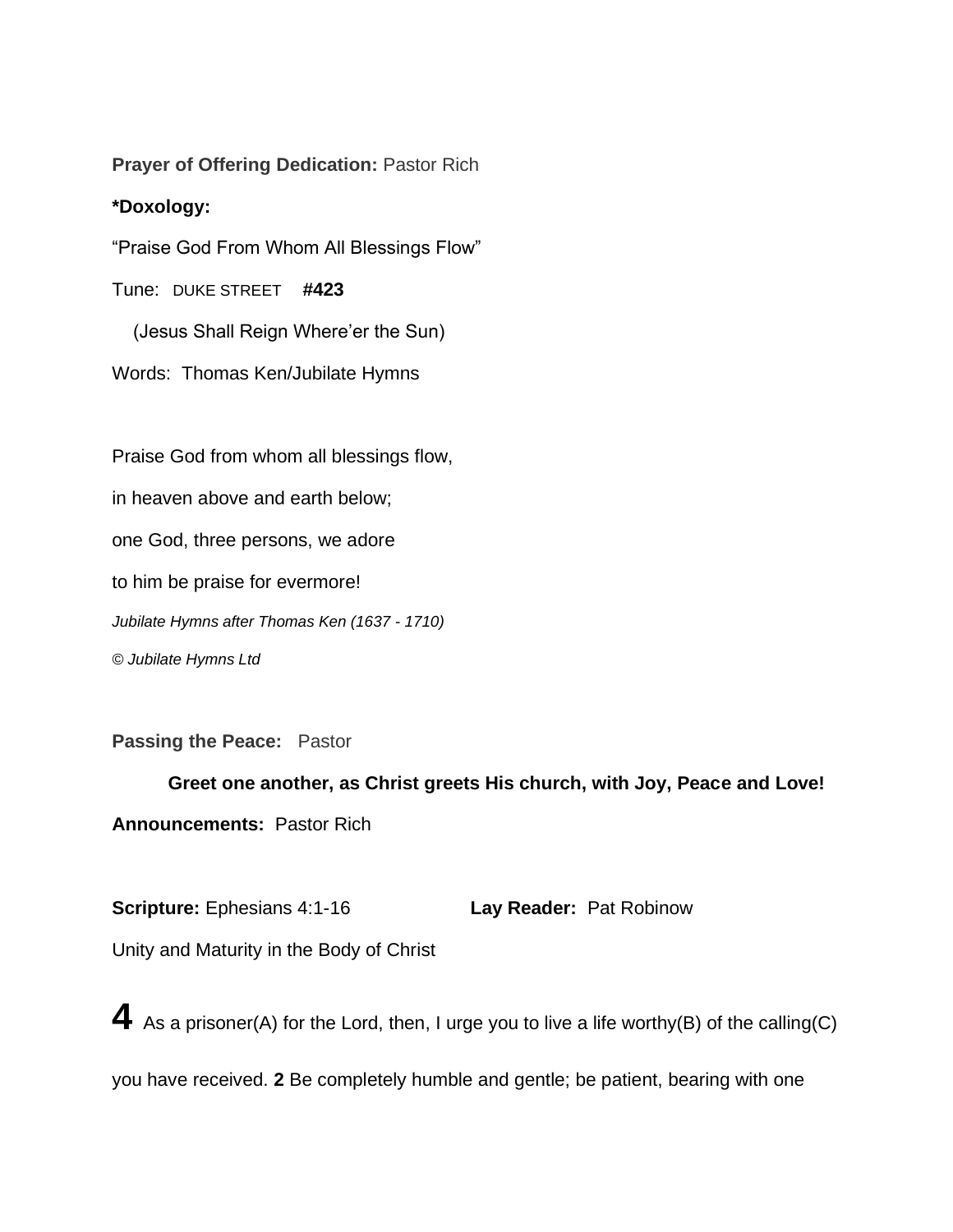another(D) in love.(E) **3** Make every effort to keep the unity(F) of the Spirit through the bond of peace.(G) **4**There is one body(H) and one Spirit,(I) just as you were called to one hope when you were called(J); **5**one Lord,(K) one faith, one baptism; **6**one God and Father of all,(L) who is over all and through all and in all.(M)

**7**But to each one of us(N) grace(O) has been given(P) as Christ apportioned it. **8**This is why it[a] says:

"When he ascended on high,

he took many captives(Q)

and gave gifts to his people."[b](R)

**9**(What does "he ascended" mean except that he also descended to the lower, earthly regions[c]? **10**He who descended is the very one who ascended(S) higher than all the heavens, in order to fill the whole universe.)(T) **11** So Christ himself gave(U) the apostles,(V) the prophets,(W) the evangelists,(X) the pastors and teachers,(Y) **12**to equip his people for works of service, so that the body of Christ(Z) may be built up(AA) **13** until we all reach unity(AB) in the faith and in the knowledge of the Son of God(AC) and become mature,(AD) attaining to the whole measure of the fullness of Christ.(AE)

**14**Then we will no longer be infants,(AF) tossed back and forth by the waves,(AG) and blown here and there by every wind of teaching and by the cunning and craftiness of people in their deceitful scheming.(AH) **15** Instead, speaking the truth in love,(AI) we will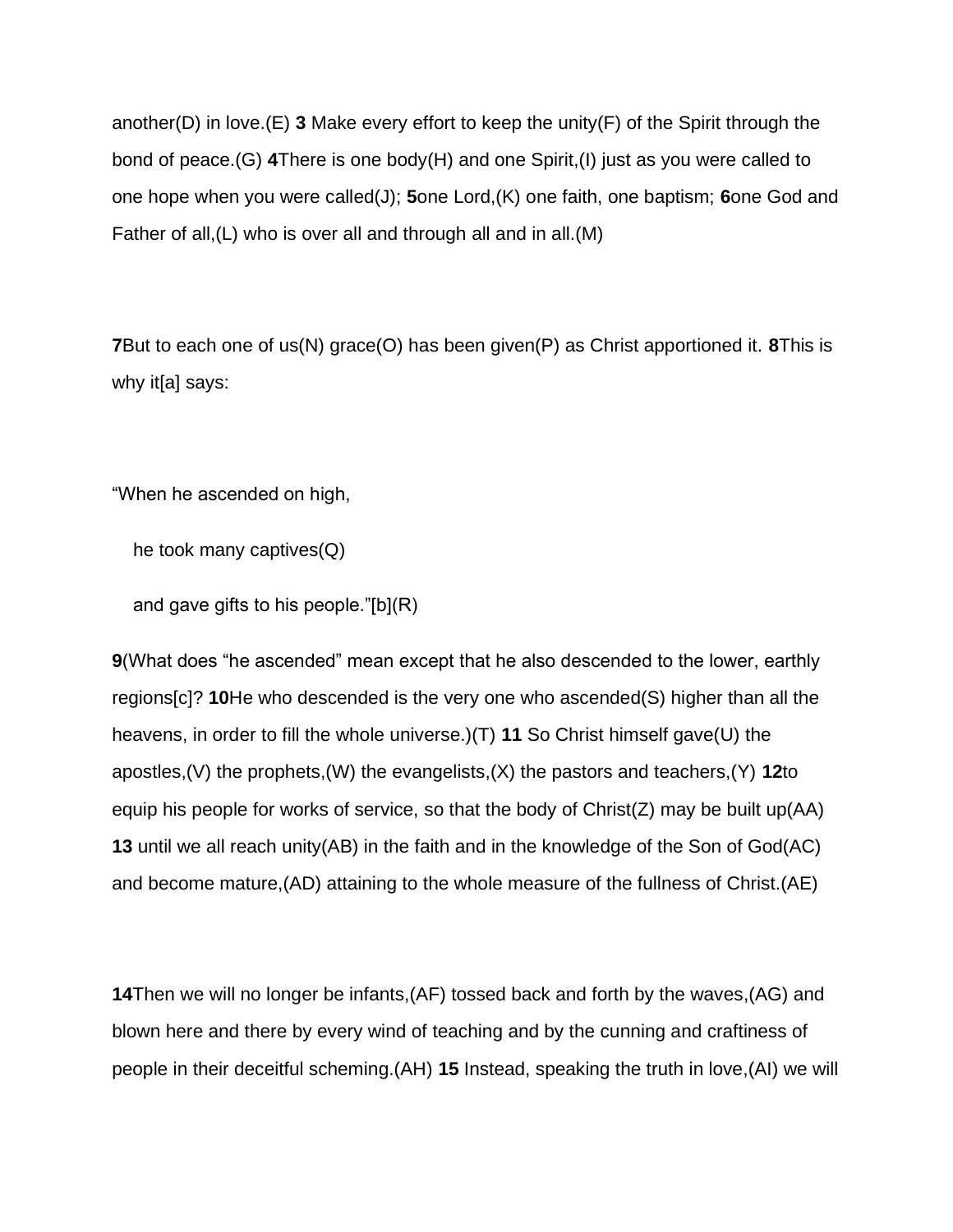grow to become in every respect the mature body of him who is the head,(AJ) that is, Christ. **16** From him the whole body, joined and held together by every supporting ligament, grows(AK) and builds itself up(AL) in love,(AM) as each part does its work.

**Reader:** This is The Word of the Lord **People: Thanks be to God.** 

**Message**: "By Grace". Pastor Rich

# **\*Response Hymn:**

"Christian Hearts in Love United"

# Tune: AUSTRIAN HYMN **#446**

("Glorious Things of Thee are Spoken")

Words: Authors: N Ludwig &

G von Zinzendorf - 1723

Translator: FW Foster

1)Christian hearts in love united,

search to know God's holy will.

Let his love, in us ignited,

more and more our spirits fill.

Christ the head, and we his members--

we reflect the light he is.

Christ the master, we disciples--

he is ours and we are his.

2)Grant, Lord, that with your direction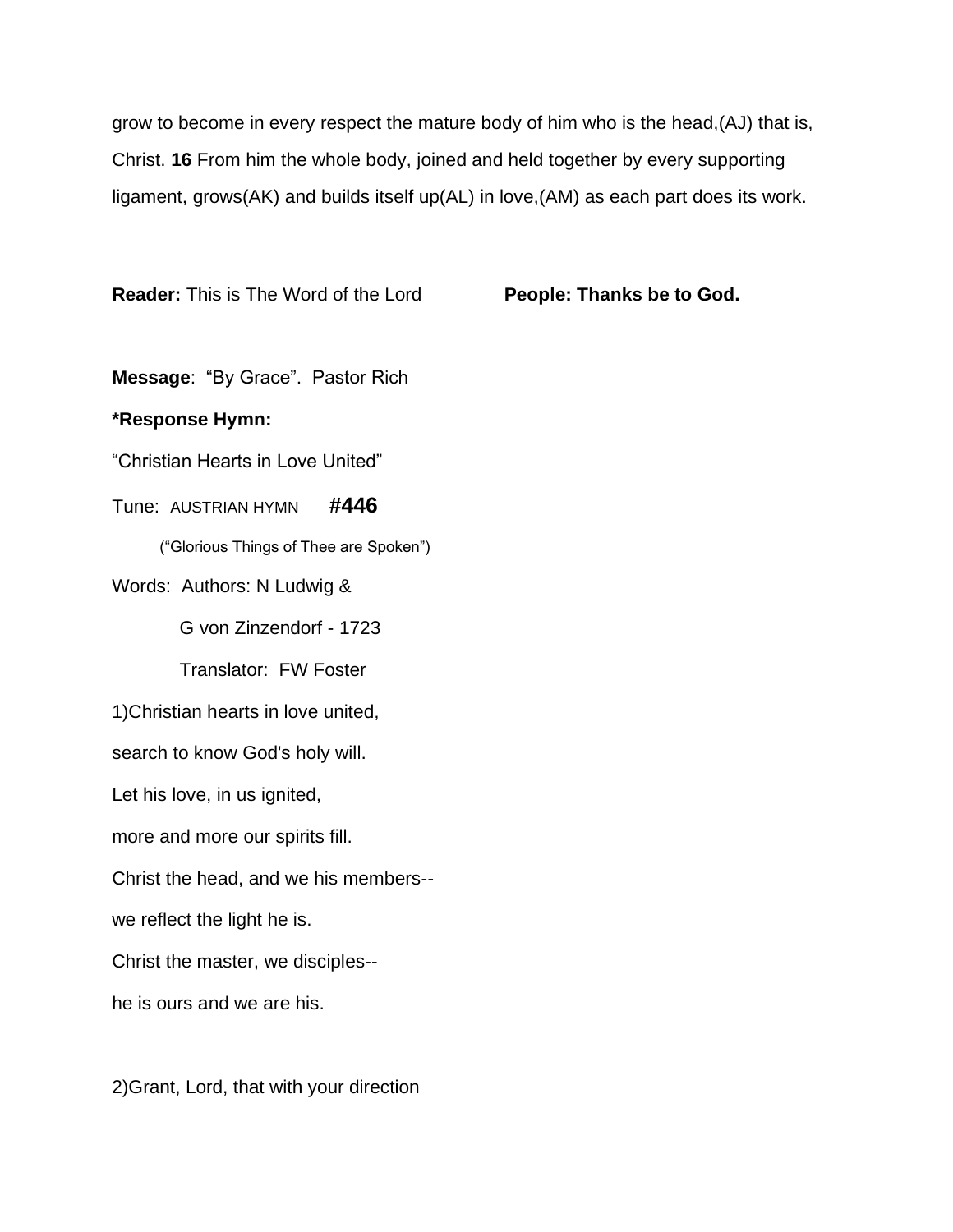"Love each other" we comply. Help us live in true affection, your love to exemplify. Let our mutual love be glowing brightly so that all may view that we, as on one stem growing, living branches are in you.

3)Come, then, living church of Jesus,

covenant with him anew.

Unto him who conquered for us

may we pledge our service true.

May our lives reflect the brightness

of God's love in Jesus shown.

To the world we then bear witness:

we belong to God alone.

**Prayers of the People:**

## **The Lord's Prayer**

**People: Our Father, who art in heaven, hallowed be thy name. Thy Kingdom come, thy will be done, on earth as it is in heaven Give us this day our daily bread. And forgive us our debts, as we forgive our debtors. And lead us not into temptation, but deliver us from evil. For Thine is the kingdom, the power and the glory, for ever. Amen.**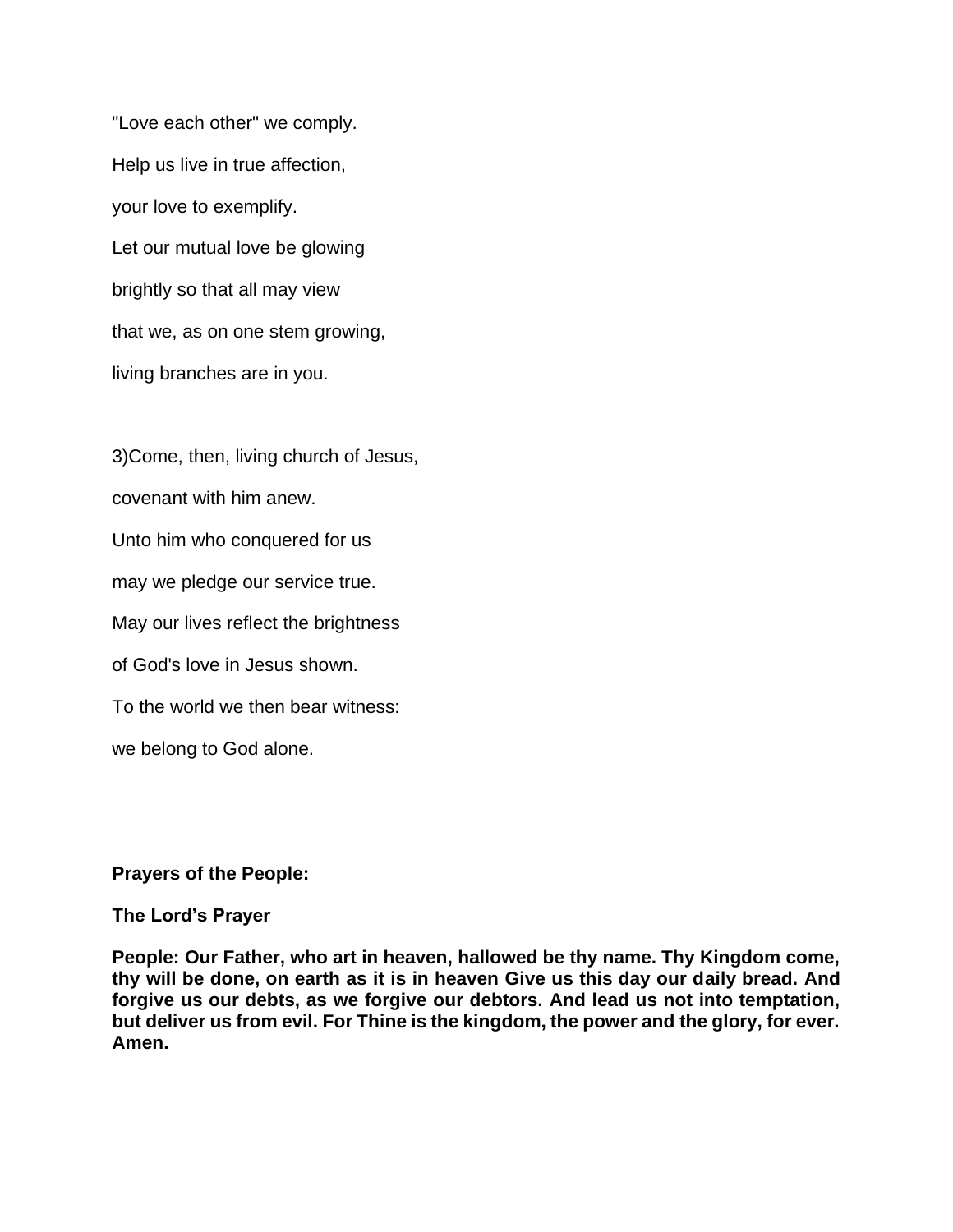**\*Closing Song:** "Closer"

## *Verse 1*

There is no life without You You have all that we need Where You are ev'ry fear is broken And the darkness must flee

#### *Chorus*

Closer and closer we want to know You Reaching out reaching out Here in Your presence we want to go deeper In Your light come alive

## *Verse 2*

There is no one beside You

You alone are enough

You fling the doors of Your heart wide open

And we are lost in Your love

#### *Bridge*

To You we will come running

In You we find belonging

Your love is all that can satisfy